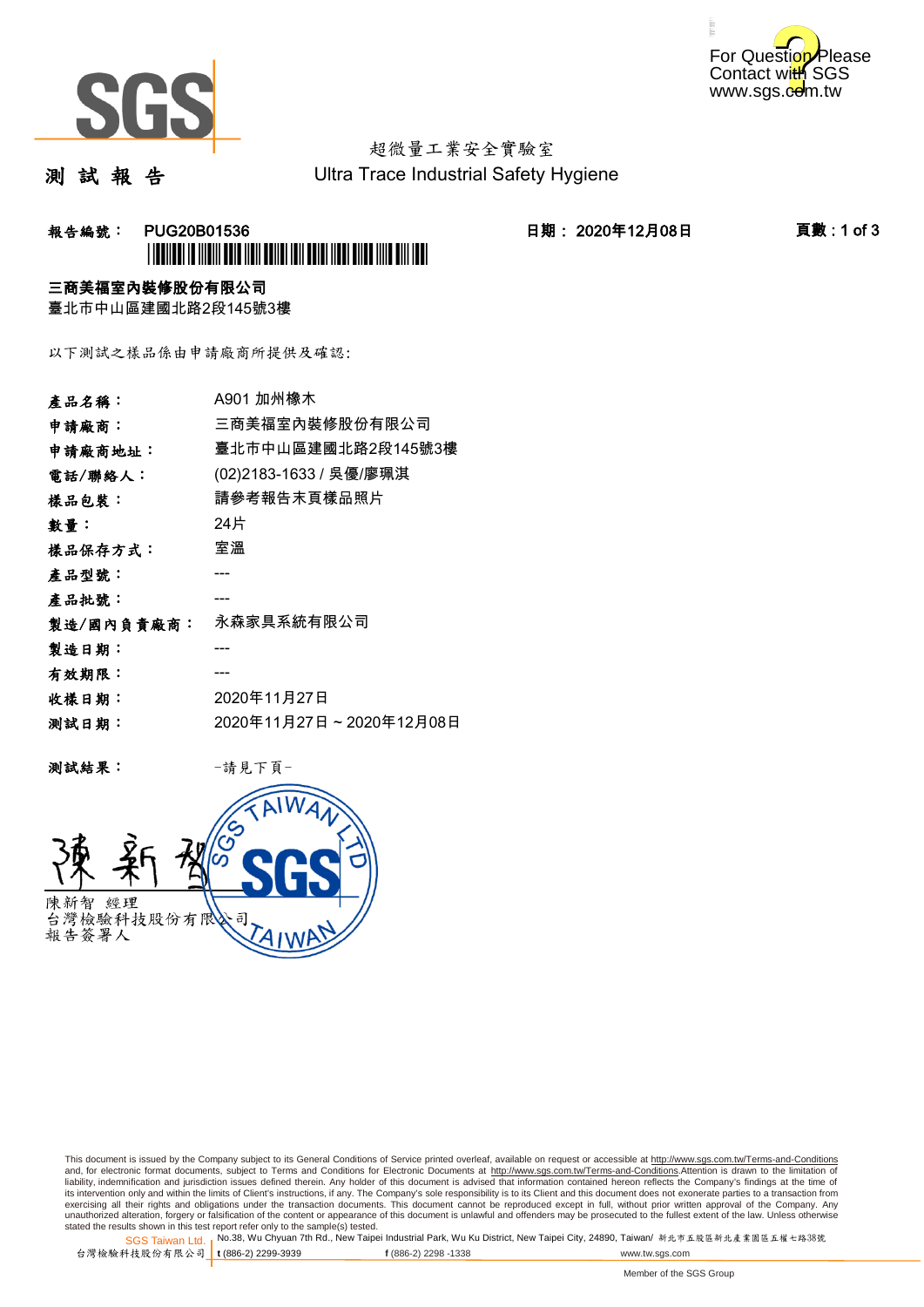

# 超微量工業安全實驗室

測 試 報 告

Ultra Trace Industrial Safety Hygiene

### **報告編號: PUG20B01536 日期: 2020年12月08日 頁數:2 of 3** \*PUG20B01536\*

#### 三商美福室內裝修股份有限公司

臺北市中山區建國北路2段145號3樓

測試結果:

| 测試項目      | CAS NO.   | 测試方法                                                                     | 測試<br>結果 | 定量/偵測<br>極限 | 單位   |
|-----------|-----------|--------------------------------------------------------------------------|----------|-------------|------|
| 甲醛釋出量     |           | ---                                                                      |          |             |      |
| 甲醛釋出量-平均值 | $50-00-0$ | ┃本測試參考國家標準106.11.29公布建議檢驗<br>│方法-CNS2215粒片板中甲醛釋出量,以分光│<br>光度計(UV/VIS)檢測。 | 0.427    | 0.0290      | mg/L |
| 甲醛釋出量-最大值 | $50-00-0$ |                                                                          | 0.434    | 0.0290      | mg/L |

備註:

1.測試報告僅就委託者之委託事項提供測試結果,不對產品合法性做判斷。

2.本測試報告之所有檢驗內容,均依委託事項執行檢驗,如有不實,願意承擔完全責任。

3. 本報告不得分離,分離使用無效。

4.若該測試項目屬於定量分析則以「定量極限」表示;若該測試項目屬於定性分析則以「偵測極限」表示。

5.低於定量極限/偵測極限之測定值以「N.D.」或「 陰性」表示。微生物測試低於定量極限以「<定量極限值」表示。

6.甲醛釋出量:

|                | 甲醛釋出量平均值丨 | 甲醛釋出量最大值 |  |  |
|----------------|-----------|----------|--|--|
|                | $0.3$ 以下  | $0.4$ 以下 |  |  |
| ໍ່             | $0.5$ 以下  | $0.7$ 以下 |  |  |
| $\overline{ }$ | $1.5$ 以下  | 2.1以下    |  |  |

- END -

SGS Taiwan Ltd. 1 stated the results shown in this test report refer only to the sample(s) tested.<br>Stated the results shown in this test report refer only to the sample(s) tested.

台灣檢驗科技股份有限公司

**t** (886-2) 2299-3939 **f** (886-2) 2298 -1338 www.tw.sgs.com

This document is issued by the Company subject to its General Conditions of Service printed overleaf, available on request or accessible at http://www.sgs.com.tw/Terms-and-Conditions and, for electronic format documents, subject to Terms and Conditions for Electronic Documents at http://www.sgs.com.tw/Terms-and-Conditions.Attention is drawn to the limitation of liability, indemnification and jurisdiction issues defined therein. Any holder of this document is advised that information contained hereon reflects the Company's findings at the time of<br>its intervention only and within t exercising all their rights and obligations under the transaction documents. This document cannot be reproduced except in full, without prior written approval of the Company. Any<br>unauthorized alteration, forgery or falsifi